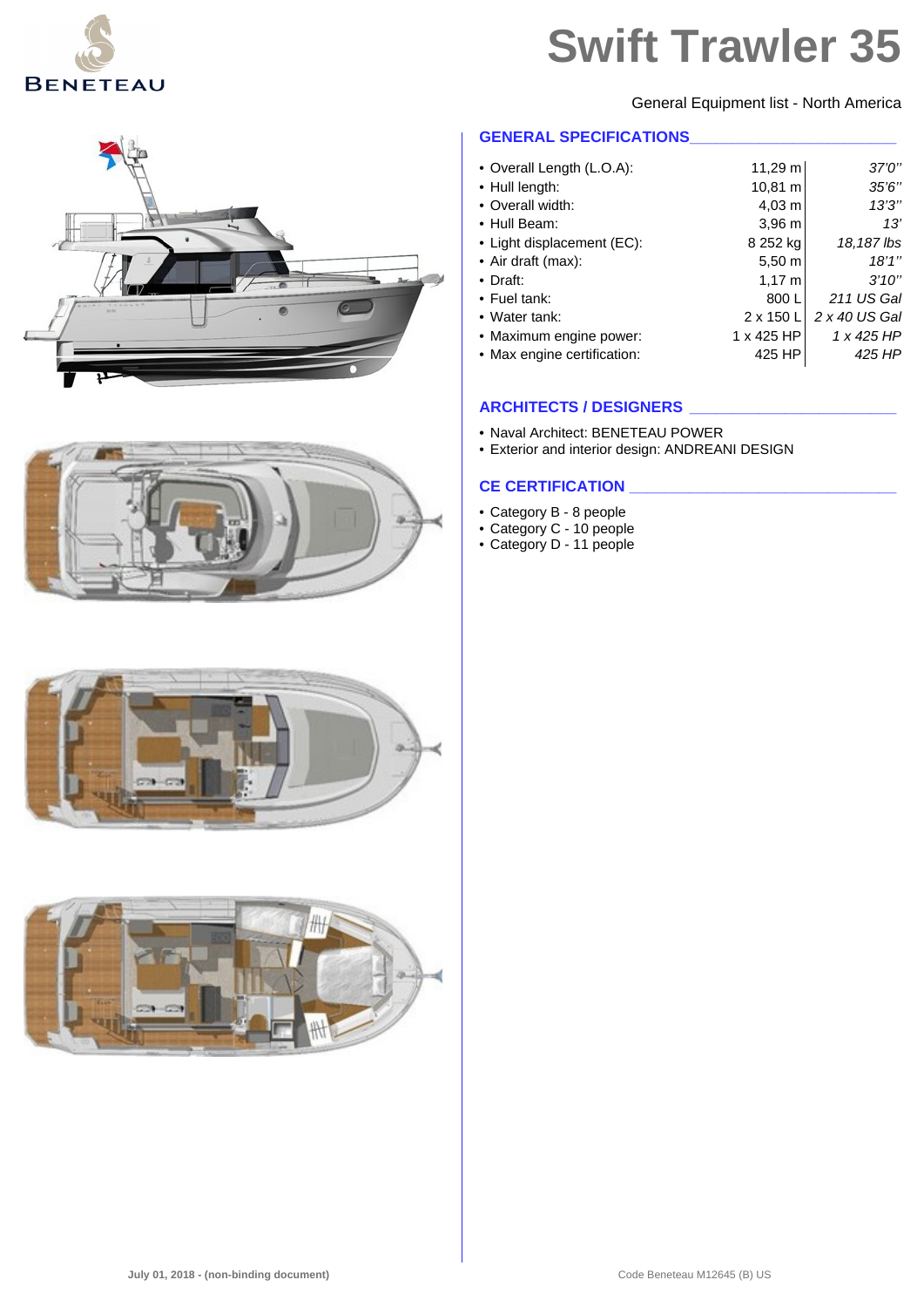

General Equipment list - North America

# **STANDARD EQUIPMENT**

#### **CONSTRUCTION \_\_\_\_\_\_\_\_\_\_\_\_\_\_\_\_\_\_\_\_\_\_\_\_\_\_\_\_\_\_\_\_\_**

#### **HULL**

Composition:

- Sandwich (polyester resin fiberglass / balsa core)
- White gel coat
- Structural hull counter molding in monolithic laminate (polyester resin - fiberglass)

Profile:

• Semi-planing hull

#### **DECK**

Composition:

- Sandwich (polyester resin fiberglass / balsa core)
- Structural counter molding in monolithic laminate (polyester resin fiberglass)
- White gel coat
- Diamond tip type non-slip surface

#### **AMBIANT LIGHTING\_\_\_\_\_\_\_\_\_\_\_\_\_\_\_\_\_\_\_\_\_\_\_\_\_\_\_\_\_\_\_**

- Alpi Teak interior woodwork
- Light Oak floors
- efficiency<sup>®</sup> fabric Libra 07 settee interior cushions
- Nautilus Aspargus PVC pilot bench seat interior cushions (except leather and ultra leather)
- Nautilus asparagus PVC removable galley interior cushions
- Hitch Avalanche/Seashell PVC filtering foam flybridge exterior cushions
- Interval 22 opaque interior curtains

## **DECK EQUIPMENT\_\_\_\_\_\_\_\_\_\_\_\_\_\_\_\_\_\_\_\_\_\_\_\_\_\_\_\_\_\_\_\_**

Gangway door to starboard

#### **MOORING - ANCHORING GEAR**

- Stainless steel bow fitting
- Stainless steel bow roller and swing
- 10 Mooring cleats (L 300 mm / *12''*)
- Stainless steel gunwale guards
- 1 Mooring locker with self-bailer Hood cover
- Electric windlass

#### **SAFETY ON DECK**

- Handrails in cockpit
- Stainless steel open pulpit

#### **COCKPIT**

- Self-bailing cockpit
- 1 Locker in cockpit bottom gas piston assisted and lockable
- Gas cylinder locker
- Cockpit shower hot/cold water
- Place on the ceiling for integration of the aft closing
- Seat cockpit
- 3 door opening transom
- 1 Stainless steel, removable swim ladder
- 1 Access door to the side deck from the cockpit
- Water drain plug
- Grey water drain filler (Option)
- Shore power socket (110V)
- 2 Waterproof speakers
- Cup holders

#### **FLY BRIDGE**

- Flybridge self-bailing
- Stainless steel access ladder to the flybridge with wooden steps and stainless steel handrails, vertical folding
- Polyester trap door with gas piston
- PMMA tinted windscreen
- Stainless steel pulpit surrounding aft of flybridge
- Stainless steel access to flybridge with flag holder, all horizon light, places for VHF aerial and radar
- Pilot console with control panel including: Electric engine controls, Electric windlass control\*, Thruster\* and Trim tab
- Fuel gauge indicator
- Rudder angle indicator
- Space for navigation electronics
- Steering wheel stainless steel
- Steering compass
- Hydraulic steering
- Fog horn
- 12 V Power outlet
- 2 Waterproof speakers
- Cup holders
- 1 Adjustable pilot seat
- Flybridge salon on port side consisting of a U-shaped bench seat with built-in storage and a removable solid wood table
- Filtering foam PVC upholstery
- Set of flybridge covers

*\* according to options*

#### **INTERIOR**

#### **SALON**

Headroom: 1,96 m / *6'5''*

- Sofa convertible into double berth (1,20 x 2,00 m / *3'11' x 6'7''*)
- Height adjustable fold down salon table in varnished wood
- 2 Aluminium director's chairs
- Storage cupboards
- Shelving unit
- 3 Leaf aft sliding door with black lacquered aluminium frame
- 2 Speakers, in wheelhouse
- Interior curtains around the wheelhouse
- Salon / galley separation interior curtain
- TV Pre-wiring: Socket + Double aerial socket (land digital / satellite) + Salon / cabin digital aerial distributor
- DVD Player Fusion<sup>®</sup> AV750

## **GALLEY**

Headroom: 1,96 m / *6'5''*

- U-shaped galley Includes:
- Countertop
- 2 Stainless steel sinks with covering flap, hot and cold water mixer pressure tap
- 2 Hob cooktop and gas oven
- Front opening refrigerator 130 L / *4.5 Cu.ft* (supplied by 12V)
- Cutlery drawer
- Storage

**July 01, 2018 - (non-binding document)** Code Beneteau M12645 (B) US

- 110V Sockets
- Garbage bin • Removable cushion on counter-top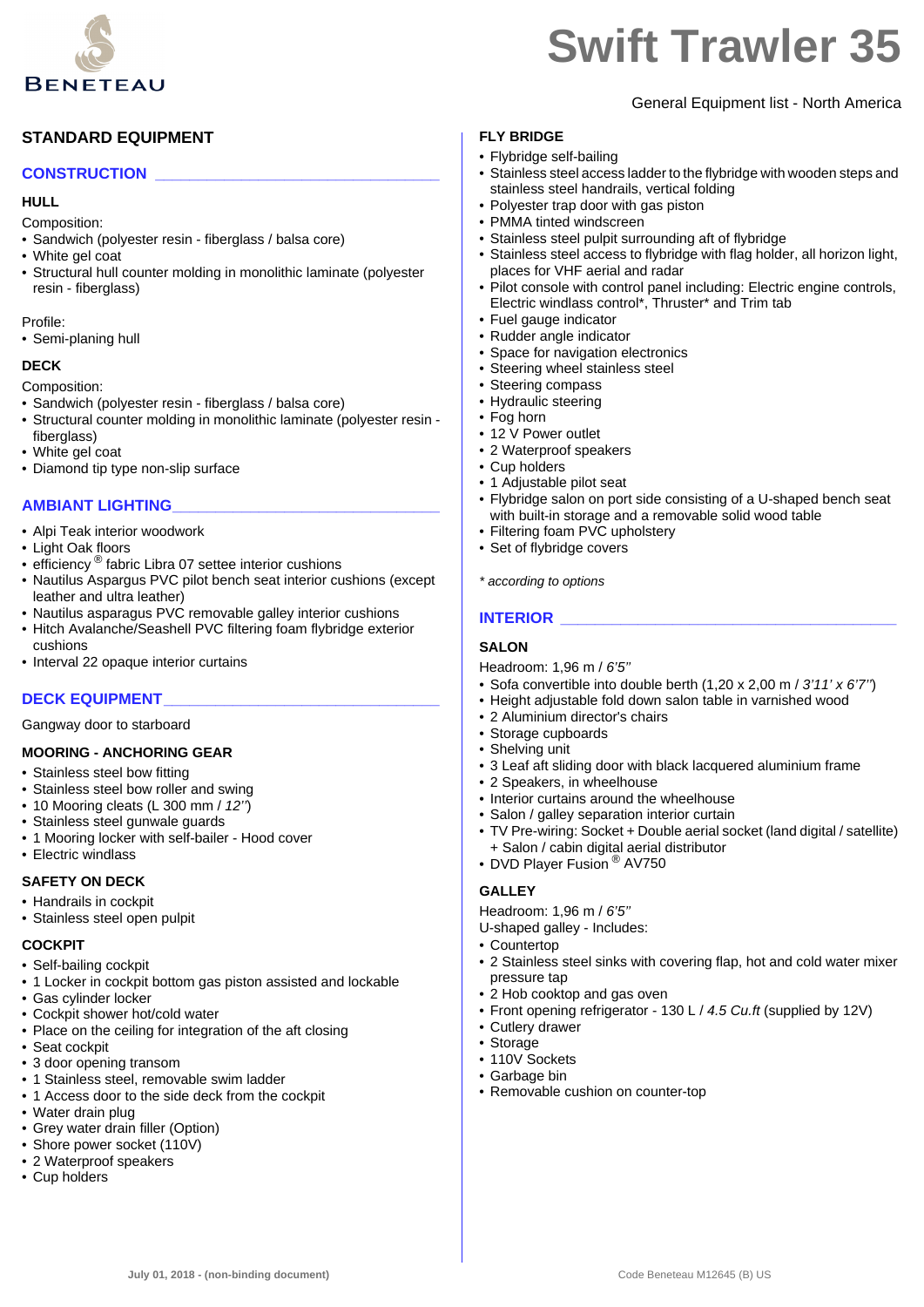

#### **STEERING STATION**

- Two-seater pilot and copilot bench
- Removable floor step
- Storage under pilot bench
- Sliding side bay window with 1 opening panel with direct access to the starboard side deck
- Clear glass windscreen with black lacquered aluminium frames
- 3 Electric windscreen wipers with synchronizing system
- Windscreen washer
- Defogger
- Opening dashboard console with large place to receive the navigation electronics
- Engine dials: Revolution counter, Fuel gauge, Warnings, Rudder angle indicator, Trim tab indicators
- Electric windlass control\*
- Remote control "Bow and stern thrusters"\*
- Navigation lights
- Fog horn
- Engine control
- Leather covered steering wheel
- Steering compass
- 12 V Power outlet
- 2 Cup holders

#### *\* according to options*

#### **HEAD (STARBOARD)**

Headroom: 1,92 m / *6'4''*

- Mirror
- Towel rack under top
- Upper cupboard, Lower unit
- Socket
- 1 Opening porthole with curtain
- Quiet Flush deluxe electric toilet with freshwater / seawater switch
- Washbasin
- Mixer tap
- Rigid sewage tank (88 L / *23 US Gal*)
- Chrome toilet paper holder
- Shower screen in PMMA
- Wooden folding seat

#### **OWNER'S CABIN (FORWARD)**

Headroom: 1,97 m / *6'6''*

- Double berth (2,00 x 1,50 m / *6'7'' x 4'11''*)
- Marine mattress
- Mirror
- 2 Closets, one with shelves
- Large storage space under berths
- 1 Opening hatch with blackout blind
- 2 Opening hull portholes with blackout curtains
- TV Pre-wiring: Socket + Double aerial socket (land digital / satellite)
- DVD Player Fusion ® AV750
- $\cdot$  2 Fusion<sup> $\circledast$ </sup> Loudspeakers

#### **GUEST CABINS (PORTSIDE)**

Headroom: 1,95 m / *6'5''*

- Bunk beds (0,70 x 1,90 m / *2'4'' x 6'3''*)
- Marine mattress
- Lower unit
- Storage under berth
- 2 Opening hull portholes with blackout curtains

# General Equipment list - North America

#### **ENGINE \_\_\_\_\_\_\_\_\_\_\_\_\_\_\_\_\_\_\_\_\_\_\_\_\_\_\_\_\_\_\_\_\_\_\_\_\_\_\_\_\_**

- Shaft propulsion
- Propeller
- Single engine Cummins® QSB6.7I 425 HP / *HP* (313 kW)
- Fuel filter with decanter
- Sea water filter
- Engine room soundproofed with high density foam 40 mm / *1-½''* thick
- Air intakes for engine hold cooling, on deck
- Extinguisher
- Fuel tank deck filler
- Aluminium fuel tank (Capacity = 800 L / *211 US Gal*) pre-fitted for FPS (Fuel Polishing System) connection system
- Steering system: Hung rudder, in stainless steel
- Hydraulic steering
- Electric trim tabs
- Bow thruster
- Stern thruster

#### **ELECTRICITY \_\_\_\_\_\_\_\_\_\_\_\_\_\_\_\_\_\_\_\_\_\_\_\_\_\_\_\_\_\_\_\_\_\_\_\_**

- Electrical panel (12 V / 110 V)
- Shore power socket (110 V)
- 2 engine batteries (12 V 50 Amp)
- 1 AGM service battery (12 V 140)
- Battery charger
- 2 12V Sockets
- Interior lighting (Overhead lights, reading lights)
- Outside lighting (Navigation lights, Mooring light, Spot cockpit, Blue LEDs at the flybridge)
- 7,5 kVA Generator

#### PLUMBING

- 1 Manual bilge pump (Cockpit)
- 1 Electric bilge pump automatic
- Water pump for pressurizing hot/cold water system
- 25 L / *7 US Gal* Water heater working off engine exchanger and 110  $\overline{V}$
- Water tank filler
- 2 Water tanks (2 x 150 L / *2 x 40 US Gal)*
- 1 Grey water buffer tank (8 L / *2 US Gal*)
- 2 Grey water tanks (2 x 80 L / *2 x 21 US Gal)* (Option)
- 1 88 L / 23 US Gal Rigid holding tank
- Shore freshwater supply